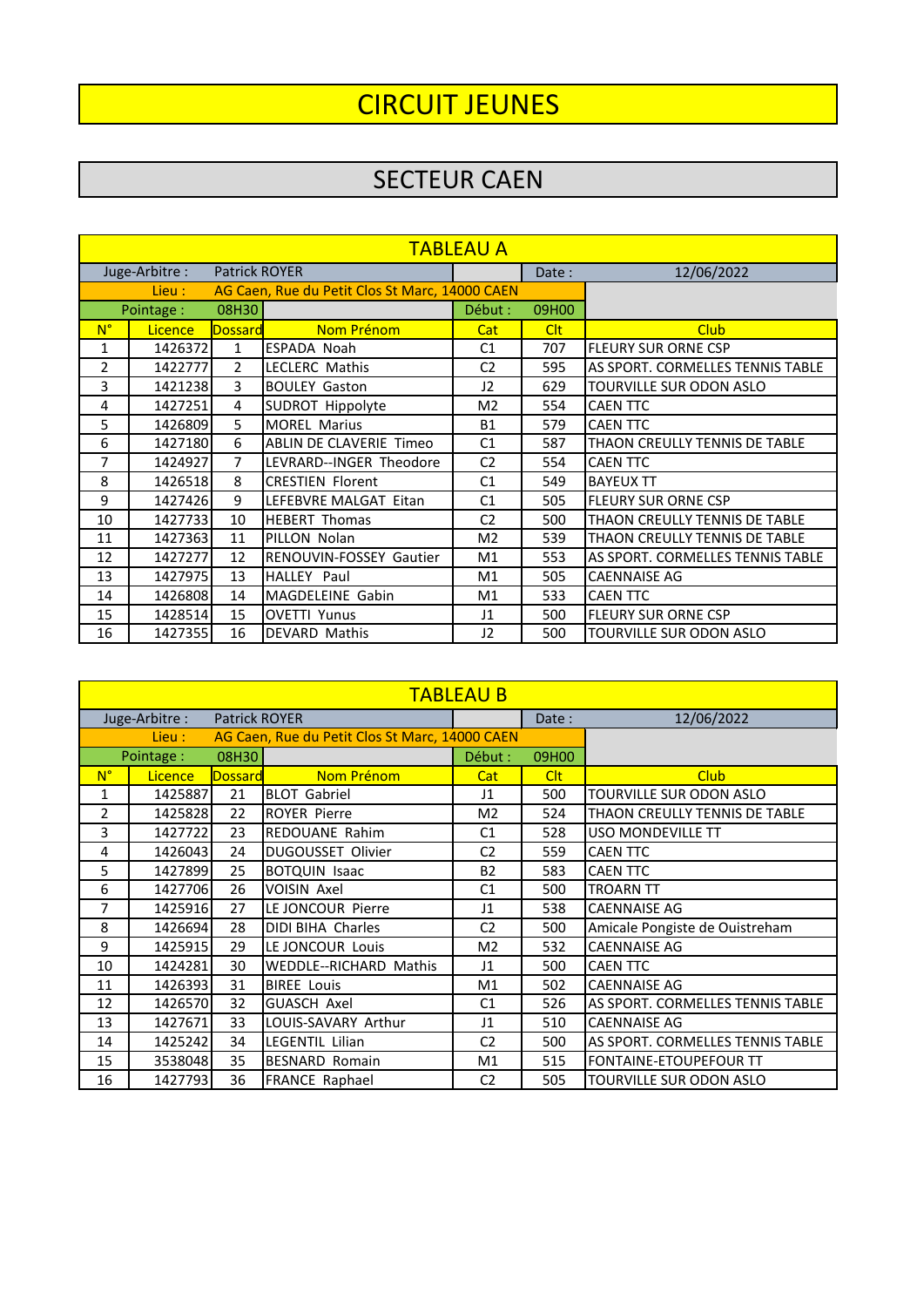| <b>TABLEAU C</b> |                |               |                                                |                |            |                                |  |  |
|------------------|----------------|---------------|------------------------------------------------|----------------|------------|--------------------------------|--|--|
|                  | Juge-Arbitre : | Patrick ROYER |                                                |                | Date:      | 12/06/2022                     |  |  |
|                  | Lieu :         |               | AG Caen, Rue du Petit Clos St Marc, 14000 CAEN |                |            |                                |  |  |
|                  | Pointage:      | 11h30         |                                                | Début :        | 12h00      |                                |  |  |
| $N^{\circ}$      | <b>Licence</b> | Dossard       | Nom Prénom                                     | Cat            | <b>Clt</b> | <b>Club</b>                    |  |  |
| $\mathbf{1}$     | 1426819        | 41            | <b>BLONDEL Florian</b>                         | 12             | 500        | TOURVILLE SUR ODON ASLO        |  |  |
| 2                | 1426446        | 42            | GESLOT Joris                                   | M1             | 523        | USO MONDEVILLE TT              |  |  |
| 3                | 1428114        | 43            | <b>BOUCHE Louis</b>                            | C <sub>1</sub> | 500        | Amicale Pongiste de Ouistreham |  |  |
| 4                | 1427585        | 44            | <b>BRUZEAU Tom</b>                             | <b>B2</b>      | 526        | <b>CAEN TTC</b>                |  |  |
| 5                | 1428178        | 45            | <b>BETTAIEB Youssef</b>                        | C1             | 502        | LOUVIGNY ASL TT                |  |  |
| 6                | 1426693        | 46            | <b>BESNARD Maho</b>                            | <b>B1</b>      | 513        | Amicale Pongiste de Ouistreham |  |  |
| 7                | 1427775        | 47            | <b>REYNAUD Tom</b>                             | M1             | 500        | ST ANDRE/ORNE USSA             |  |  |
| 8                | 1428070        | 48            | <b>ALAIN Morgan</b>                            | M <sub>2</sub> | 500        | USO MONDEVILLE TT              |  |  |
| 9                | 1427033        | 49            | <b>BARRIERE Tobias</b>                         | M1             | 509        | USO MONDEVILLE TT              |  |  |
| 10               | 1427215        | 50            | <b>GOSSELIN Paolo</b>                          | $_{11}$        | 500        | <b>CAEN TTC</b>                |  |  |
| 11               | 1427906        | 51            | <b>MOREL Elliot</b>                            | C <sub>1</sub> | 500        | <b>USO MONDEVILLE TT</b>       |  |  |
| 12               | 1427551        | 52            | FERREC Raphael                                 | <b>B1</b>      | 500        | <b>CAEN TTC</b>                |  |  |
| 13               | 1425607        | 53            | JEANNE-LECHATREUX Martin                       | M1             | 500        | <b>CAEN TTC</b>                |  |  |
| 14               | 1427944        | 54            | <b>BONIN Timéo</b>                             | M1             | 517        | <b>CAENNAISE AG</b>            |  |  |
| 15               | 1428223        | 55            | HARDELLET Sacha                                | M <sub>2</sub> | 507        | <b>LOUVIGNY ASL TT</b>         |  |  |
| 16               | 1428515        | 56            | <b>BOLLEE- MULLER Aristide</b>                 | <b>B2</b>      | 500        | <b>FLEURY SUR ORNE CSP</b>     |  |  |

|                | <b>TABLEAU D</b> |                      |                                                |                |            |                                     |  |  |  |  |
|----------------|------------------|----------------------|------------------------------------------------|----------------|------------|-------------------------------------|--|--|--|--|
|                | Juge-Arbitre :   | <b>Patrick ROYER</b> |                                                |                | Date:      | 12/06/2022                          |  |  |  |  |
|                | Lieu :           |                      | AG Caen, Rue du Petit Clos St Marc, 14000 CAEN |                |            |                                     |  |  |  |  |
|                | Pointage:        | 11h30                |                                                | Début :        | 12h00      |                                     |  |  |  |  |
| $N^{\circ}$    | <b>Licence</b>   | <b>Dossard</b>       | Nom Prénom                                     | Cat            | <b>Clt</b> | <b>Club</b>                         |  |  |  |  |
| 1              | 1427347          | 61                   | SALMON-BAUGE Paul                              | C <sub>2</sub> | 507        | <b>CAENNAISE AG</b>                 |  |  |  |  |
| $\overline{2}$ | 1426437          | 62                   | CAMBEFORT Romain                               | M <sub>2</sub> | 510        | <b>BAYEUX TT</b>                    |  |  |  |  |
| 3              | 1427247          | 63                   | MIRAMONT Paul                                  | M1             | 503        | <b>CAEN TTC</b>                     |  |  |  |  |
| 4              | 1426591          | 64                   | <b>BRAULT Remi</b>                             | C <sub>2</sub> | 500        | <b>ST CONTEST TT</b>                |  |  |  |  |
| 5              | 1427976          | 65                   | RAKOTONIAINA Johann                            | M <sub>1</sub> | 500        | <b>CAENNAISE AG</b>                 |  |  |  |  |
| 6              | 1427239          | 66                   | <b>LARRERE Eloic</b>                           | C <sub>2</sub> | 500        | <b>TROARN TT</b>                    |  |  |  |  |
| 7              | 1427956          | 67                   | LEMERRE-DESPREZ Hugo                           | C <sub>1</sub> | 500        | THAON CREULLY TENNIS DE TABLE       |  |  |  |  |
| 8              | 1427612          | 68                   | LEMARCHAND Maxime                              | M <sub>2</sub> | 500        | <b>MOULTAIS AVENIR SPORTIF</b>      |  |  |  |  |
| 9              | 1427922          | 69                   | <b>VIENNE Martin</b>                           | M <sub>2</sub> | 506        | <b>BAYEUX TT</b>                    |  |  |  |  |
| 10             | 1427435          | 70                   | <b>GUILLERM Yoann</b>                          | <b>B2</b>      | 500        | <b>CAENNAISE AG</b>                 |  |  |  |  |
| 11             | 1427666          | 71                   | MATHURIN Thoma                                 | C1             | 500        | <b>BAYEUX TT</b>                    |  |  |  |  |
| 12             | 1428155          | 72                   | LEREBOURG Zoé                                  | C <sub>1</sub> | 500        | <b>BRETTEVILLE L ORG/ROTS ASSTT</b> |  |  |  |  |
| 13             | 1426197          | 73                   | CAMBYSE Joana                                  | C <sub>1</sub> | 500        | <b>ST CONTEST TT</b>                |  |  |  |  |
| 14             | 1428035          | 74                   | <b>VEILLE Gabin</b>                            | $_{11}$        | 507        | <b>CAEN TTC</b>                     |  |  |  |  |
| 15             | 1428123          | 75                   | <b>BUFFARD Marius</b>                          | M1             | 506        | <b>CAEN TTC</b>                     |  |  |  |  |
| 16             | 1427712          | 76                   | LEMOINE Elwynn                                 | C <sub>2</sub> | 500        | <b>BAYEUX TT</b>                    |  |  |  |  |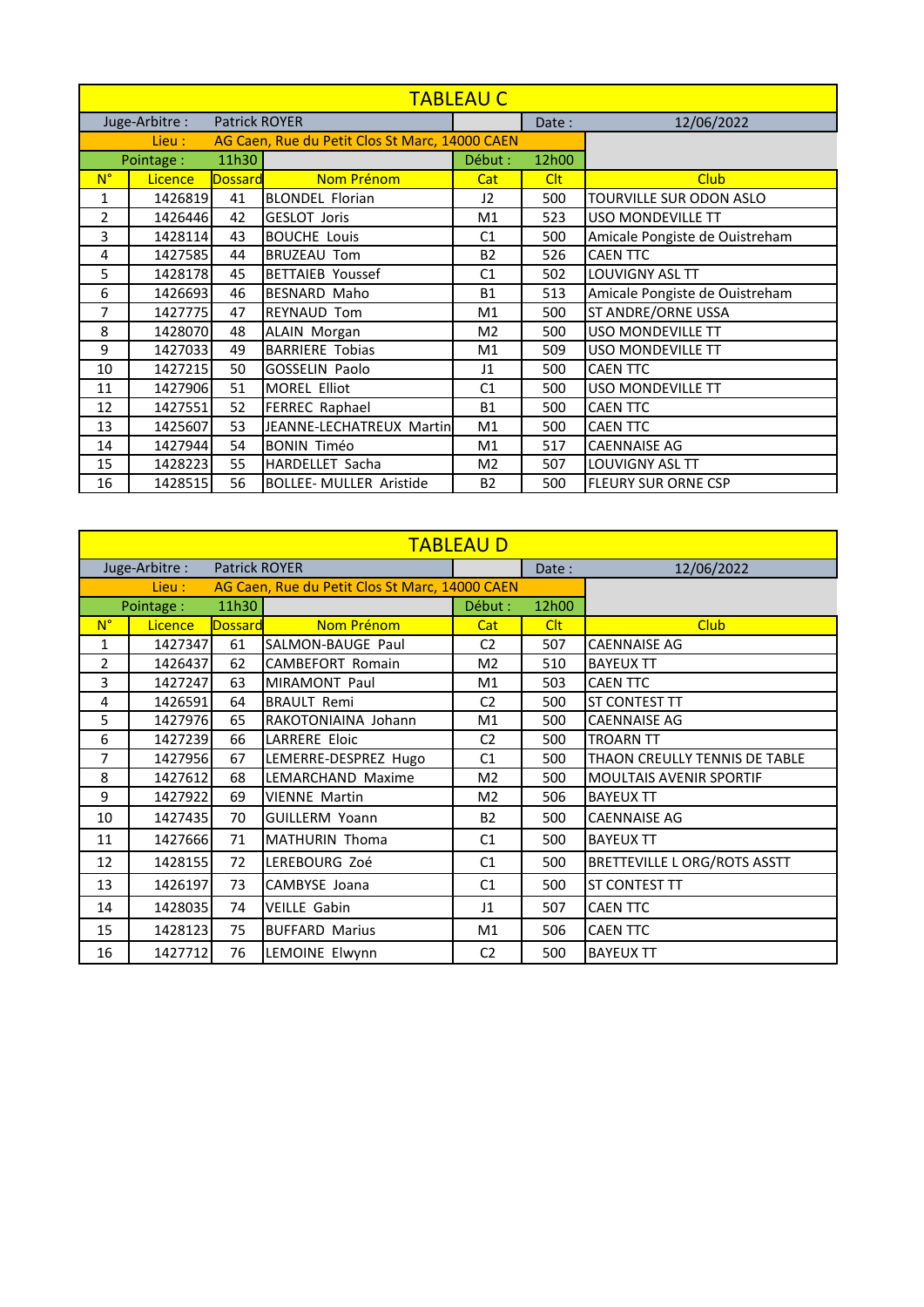| <b>TABLEAU E</b> |                |                |                                                        |                |       |                                  |  |  |
|------------------|----------------|----------------|--------------------------------------------------------|----------------|-------|----------------------------------|--|--|
|                  | Juge-Arbitre:  |                | <b>Laurent CARDINE</b>                                 |                | Date: | 12/06/2022                       |  |  |
|                  | Lieu :         |                | AS Cormelles TT, 4 rue de la Pagnolée, 14123 CORMELLES |                |       |                                  |  |  |
|                  | Pointage:      | 08H30          |                                                        | Début :        | 09H00 |                                  |  |  |
| $N^{\circ}$      | <b>Licence</b> | <b>Dossard</b> | Nom Prénom                                             | Cat            | Clt   | <b>Club</b>                      |  |  |
| $\mathbf{1}$     | 1428552        | 81             | <b>BOSQUET Lucas</b>                                   | C <sub>2</sub> | 500   | <b>FALAISE ES</b>                |  |  |
| 2                | 1427708        | 82             | <b>CORBIN Tom</b>                                      | C <sub>1</sub> | 500   | <b>TROARN TT</b>                 |  |  |
| 3                | 1428042        | 83             | ROUVRES Ugo                                            | <b>B2</b>      | 509   | <b>FALAISE ES</b>                |  |  |
| 4                | 1425914        | 84             | <b>CABAN Cleo</b>                                      | M <sub>2</sub> | 500   | <b>CAENNAISE AG</b>              |  |  |
| 5                | 7877377        | 85             | AUGER DELAY Edgar                                      | M1             | 502   | <b>BAYEUX TT</b>                 |  |  |
| 6                | 1428141        | 86             | FRANÇOIS Maël                                          | M <sub>2</sub> | 500   | THAON CREULLY TENNIS DE TABLE    |  |  |
| $\overline{7}$   | 1426678        | 87             | SAMSON Timeho                                          | C <sub>1</sub> | 500   | THAON CREULLY TENNIS DE TABLE    |  |  |
| 8                | 1427904        | 88             | MAHEUT Kerian                                          | M <sub>1</sub> | 500   | <b>USO MONDEVILLE TT</b>         |  |  |
| 9                | 1427960        | 89             | LALONDE Léon                                           | M <sub>2</sub> | 500   | <b>BAYEUX TT</b>                 |  |  |
| 10               | 1427040        | 90             | LATURE Leo Paul                                        | C <sub>2</sub> | 507   | <b>BAYEUX TT</b>                 |  |  |
| 11               | 1427947        | 91             | DESPOIS Julien                                         | <b>B2</b>      | 500   | <b>CAENNAISE AG</b>              |  |  |
| 12               | 1428142        | 92             | <b>TOURY Paul</b>                                      | M <sub>2</sub> | 500   | THAON CREULLY TENNIS DE TABLE    |  |  |
| 13               | 1427974        | 93             | FROC Nathan                                            | M <sub>1</sub> | 500   | <b>CAENNAISE AG</b>              |  |  |
| 14               | 1428203        | 94             | DAWOD Neefar                                           | <b>B2</b>      | 510   | <b>CAENNAISE AG</b>              |  |  |
| 15               | 1427965        | 95             | <b>BRUGOT Théo</b>                                     | M <sub>2</sub> | 500   | THAON CREULLY TENNIS DE TABLE    |  |  |
| 16               | 1426663        | 96             | <b>RIVIERE</b> Leanne                                  | M1             | 511   | AS SPORT. CORMELLES TENNIS TABLE |  |  |

| <b>TABLEAU F</b> |                |                |                                                        |                |            |                                     |  |  |  |
|------------------|----------------|----------------|--------------------------------------------------------|----------------|------------|-------------------------------------|--|--|--|
|                  | Juge-Arbitre:  |                | <b>Laurent CARDINE</b>                                 |                | Date:      | 12/06/2022                          |  |  |  |
| Lieu :           |                |                | AS Cormelles TT, 4 rue de la Pagnolée, 14123 CORMELLES |                |            |                                     |  |  |  |
|                  | Pointage:      | 08H30          |                                                        | Début :        | 09H00      |                                     |  |  |  |
| $N^{\circ}$      | <b>Licence</b> | <b>Dossard</b> | Nom Prénom                                             | Cat            | <b>Clt</b> | <b>Club</b>                         |  |  |  |
| 1                | 1428065        | 101            | AVENEL-LEROYER Lilian                                  | M <sub>2</sub> | 500        | <b>TROARN TT</b>                    |  |  |  |
| $\overline{2}$   | 1427920        | 102            | <b>FALLET Ylan</b>                                     | M <sub>2</sub> | 500        | <b>BAYEUX TT</b>                    |  |  |  |
| 3                | 1428466        | 103            | LÉGER Lubin                                            | M <sub>2</sub> | 500        | THAON CREULLY TENNIS DE TABLE       |  |  |  |
| 4                | 1427984        | 104            | <b>BRUN MIREBEAU Aurèle</b>                            | M1             | 500        | <b>CAEN TTC</b>                     |  |  |  |
| 5                | 1428326        | 105            | <b>COTTIN-LASNE Jean</b>                               | M1             | 500        | <b>CAEN TTC</b>                     |  |  |  |
| 6                | 1427042        | 106            | CHOISI QUOINCHON Yoann                                 | C <sub>2</sub> | 500        | THAON CREULLY TENNIS DE TABLE       |  |  |  |
| 7                | 1427949        | 107            | LEROUX Sacha                                           | <b>B1</b>      | 500        | <b>CAENNAISE AG</b>                 |  |  |  |
| 8                | 1427498        | 108            | JIAO Hao yuan                                          | <b>B2</b>      | 500        | <b>CAENNAISE AG</b>                 |  |  |  |
| 9                | 1428551        | 109            | <b>BERNIER Abel</b>                                    | M1             | 500        | <b>FALAISE ES</b>                   |  |  |  |
| 10               | 1427427        | 110            | <b>FORTIN BOULLOT Louis</b>                            | M <sub>2</sub> | 500        | <b>TOURVILLE SUR ODON ASLO</b>      |  |  |  |
| 11               | 1427095        | 111            | <b>CHATRE Quentin</b>                                  | M1             | 500        | ST LAURENT DE CONDEL TT FR          |  |  |  |
| 12               | 1428212        | 112            | PHILIPPE Benjamin                                      | M1             | 500        | <b>CAENNAISE AG</b>                 |  |  |  |
| 13               | 1428040        | 113            | LE ROSSIGNOL Gabin                                     | <b>B2</b>      | 500        | <b>BRETTEVILLE L ORG/ROTS ASSTT</b> |  |  |  |
| 14               | 1427957        | 114            | <b>GRALL Maxence</b>                                   | C <sub>1</sub> | 500        | THAON CREULLY TENNIS DE TABLE       |  |  |  |
| 15               | 1428488        | 115            | <b>SCHROEDER Loan</b>                                  | B2             | 500        | FONTAINE-ETOUPEFOUR TT              |  |  |  |
| 16               | 1427948        | 116            | <b>EATIR Soan</b>                                      | M <sub>2</sub> | 500        | <b>CAENNAISE AG</b>                 |  |  |  |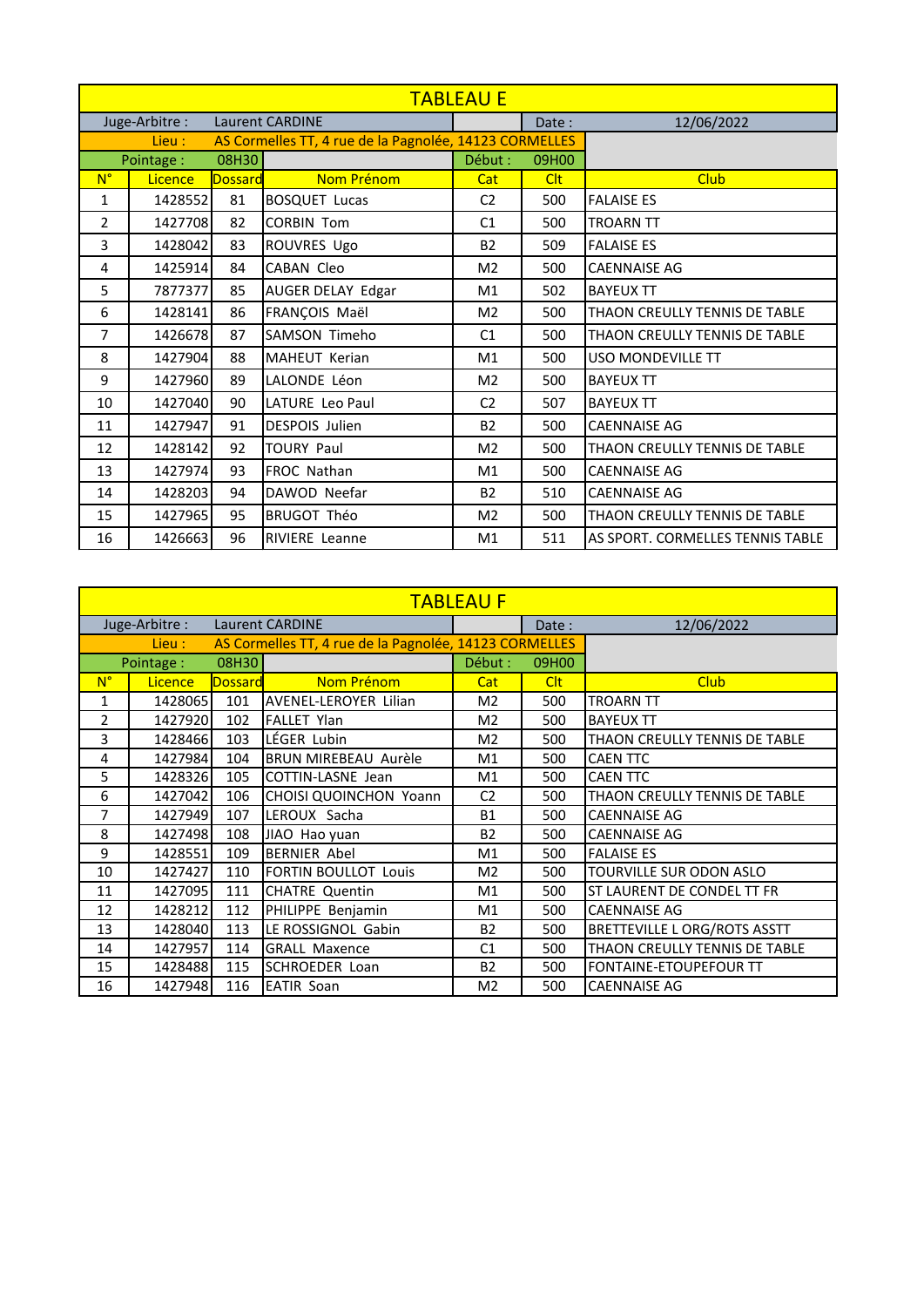| <b>TABLEAU G</b> |                |                |                                                        |                |            |                                  |  |  |  |
|------------------|----------------|----------------|--------------------------------------------------------|----------------|------------|----------------------------------|--|--|--|
|                  | Juge-Arbitre : |                | <b>Laurent CARDINE</b>                                 |                | Date:      | 12/06/2022                       |  |  |  |
|                  | Lieu :         |                | AS Cormelles TT, 4 rue de la Pagnolée, 14123 CORMELLES |                |            |                                  |  |  |  |
|                  | Pointage:      | 11h30          |                                                        | Début :        | 12h00      |                                  |  |  |  |
| $N^{\circ}$      | <b>Licence</b> | <b>Dossard</b> | Nom Prénom                                             | Cat            | <b>Clt</b> | <b>Club</b>                      |  |  |  |
| $\mathbf{1}$     | 1425167        | 121            | DOUINE Mylann                                          | P              | 509        | USO MONDEVILLE TT                |  |  |  |
| 2                | 1428350        | 122            | <b>FASOLI Yvann</b>                                    | C <sub>1</sub> | 500        | <b>CAEN TTC</b>                  |  |  |  |
| 3                | 1427988        | 123            | <b>ENGUEHARD Sacha</b>                                 | <b>B2</b>      | 500        | <b>CAEN TTC</b>                  |  |  |  |
| 4                | 1428348        | 124            | <b>HUSSON Jules</b>                                    | C <sub>1</sub> | 500        | <b>FONTAINE-ETOUPEFOUR TT</b>    |  |  |  |
| 5                | 1427901        | 125            | <b>GUYON Martin</b>                                    | <b>B2</b>      | 500        | <b>CAEN TTC</b>                  |  |  |  |
| 6                | 1428175        | 126            | <b>WARTHMANN-BILHAUT Maxi</b>                          | M1             | 500        | LOUVIGNY ASL TT                  |  |  |  |
| 7                | 1425482        | 127            | DIFALLAH Kais                                          | <b>B2</b>      | 500        | <b>CAENNAISE AG</b>              |  |  |  |
| 8                | 1427376        | 128            | DEAL Simeon                                            | <b>B2</b>      | 500        | <b>CAEN ASPTT</b>                |  |  |  |
| 9                | 1427385        | 129            | SIMON Emma                                             | M <sub>2</sub> | 500        | <b>CAENNAISE AG</b>              |  |  |  |
| 10               | 1427946        | 130            | <b>CHRETIEN Audrey</b>                                 | M <sub>2</sub> | 500        | <b>CAENNAISE AG</b>              |  |  |  |
| 11               | 1428089        | 131            | <b>GORGEON Erwan</b>                                   | <b>B2</b>      | 500        | AS SPORT. CORMELLES TENNIS TABLE |  |  |  |
| 12               | 1427255        | 132            | SCOTTO DI UCCIO Andrea                                 | M <sub>1</sub> | 500        | <b>FRENOUVILLAIS TT</b>          |  |  |  |
| 13               | 1427784        | 133            | <b>BARRAL Maelyne</b>                                  | <b>B2</b>      | 500        | AS SPORT. CORMELLES TENNIS TABLE |  |  |  |
| 14               | 1428322        | 134            | LECORNU Kylian                                         | <b>B2</b>      | 500        | <b>FRENOUVILLAIS TT</b>          |  |  |  |
| 15               | 1428484        | 135            | <b>BELLEE Tom</b>                                      | <b>B1</b>      | 500        | FONTAINE-ETOUPEFOUR TT           |  |  |  |
| 16               | 1428485        | 136            | <b>HUSSON Adrien</b>                                   | <b>B1</b>      | 500        | <b>FONTAINE-ETOUPEFOUR TT</b>    |  |  |  |

|                                                                  | <b>TABLEAU H</b> |                |                         |           |            |                                  |  |  |  |  |
|------------------------------------------------------------------|------------------|----------------|-------------------------|-----------|------------|----------------------------------|--|--|--|--|
| Juge-Arbitre:<br><b>Laurent CARDINE</b>                          |                  |                |                         |           | Date:      | 12/06/2022                       |  |  |  |  |
| AS Cormelles TT, 4 rue de la Pagnolée, 14123 CORMELLES<br>Lieu : |                  |                |                         |           |            |                                  |  |  |  |  |
|                                                                  | Pointage:        | 11h30          |                         | Début :   | 12h00      |                                  |  |  |  |  |
| $N^{\circ}$                                                      | <b>Licence</b>   | <b>Dossard</b> | Nom Prénom              | Cat       | <b>Clt</b> | <b>Club</b>                      |  |  |  |  |
| 1                                                                | 1427625          | 141            | <b>TAVARES Shen</b>     | <b>B1</b> | 500        | <b>FALAISE ES</b>                |  |  |  |  |
| $\mathfrak{p}$                                                   | 1428181          | 142            | <b>BLASKEVIC Martin</b> | P         | 500        | <b>LOUVIGNY ASL TT</b>           |  |  |  |  |
| 3                                                                | 1427977          | 143            | RAKOTONIAINA Yanis      | P         | 500        | <b>CAENNAISE AG</b>              |  |  |  |  |
| 4                                                                | 1427789          | 144            | PICQUENOT Alexandre     | P         | 500        | AS SPORT. CORMELLES TENNIS TABLE |  |  |  |  |
| 5                                                                | 1428346          | 145            | DEMARCQ Timeo           | P         | 500        | <b>FONTAINE-ETOUPEFOUR TT</b>    |  |  |  |  |
| 6                                                                | 1428486          | 146            | MARC Clemence           | P         | 500        | <b>FONTAINE-ETOUPEFOUR TT</b>    |  |  |  |  |
| 7                                                                | 1428105          | 147            | LEBAILLY Adelise        | P         | 500        | <b>FALAISE ES</b>                |  |  |  |  |
| 8                                                                | 1428183          | 148            | <b>GLEE Lukas</b>       | P         | 500        | <b>LOUVIGNY ASL TT</b>           |  |  |  |  |
| 9                                                                | 1427831          | 149            | <b>AUBERT Auguste</b>   | P         | 500        | <b>CAEN TTC</b>                  |  |  |  |  |
| 10                                                               | 1426557          | 150            | <b>TRAN VAN William</b> | P         | 500        | <b>USO MONDEVILLE TT</b>         |  |  |  |  |
| 11                                                               | 1427580          | 151            | <b>TORIOLA Angele</b>   | P         | 500        | <b>CAEN TTC</b>                  |  |  |  |  |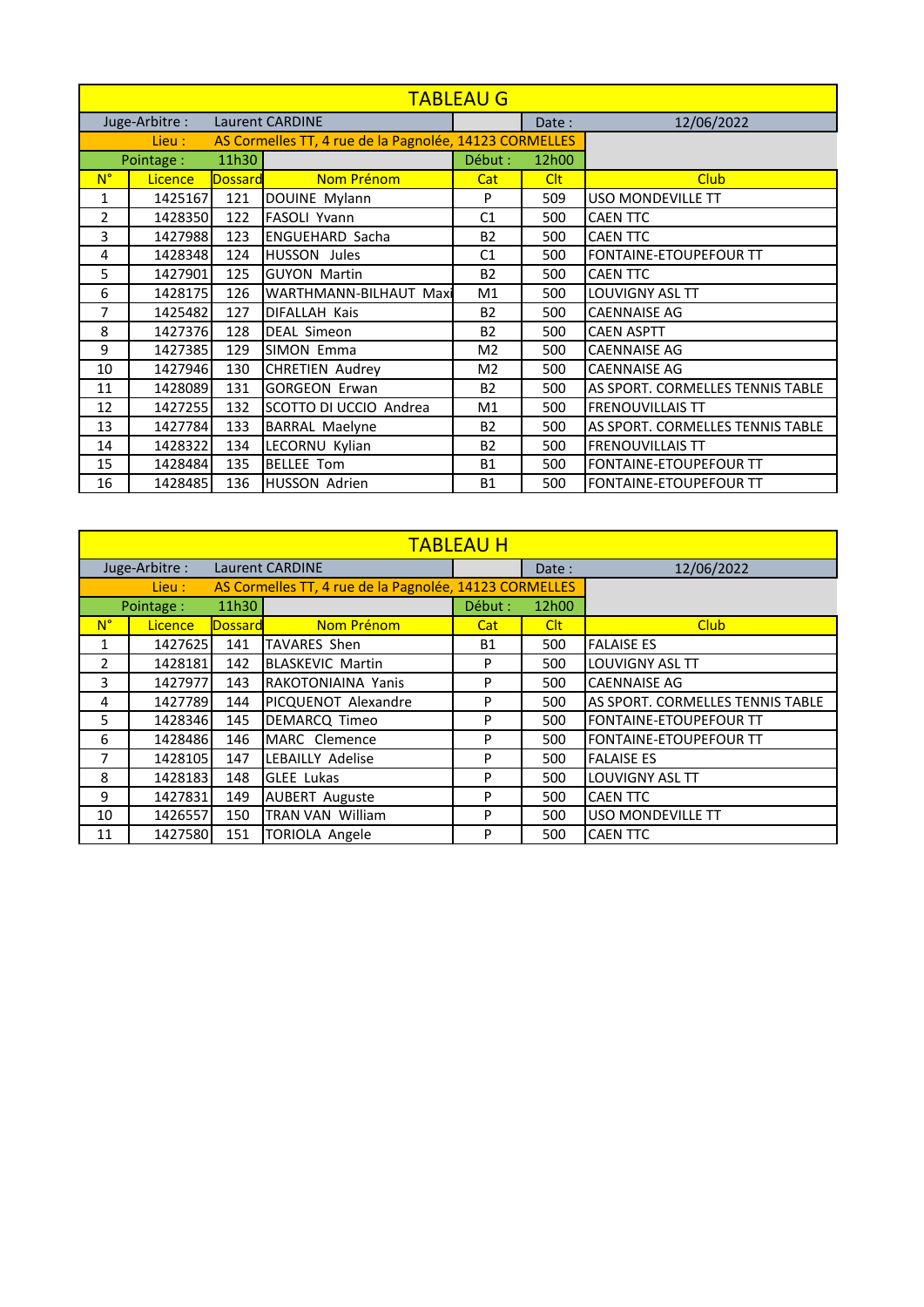# CIRCUIT JEUNES

### SECTEUR PAYS D'AUGE

|                | <b>TABLEAU A</b> |               |                                                           |                |            |                                   |  |  |  |  |
|----------------|------------------|---------------|-----------------------------------------------------------|----------------|------------|-----------------------------------|--|--|--|--|
|                | Juge-Arbitre:    |               | Laurence LEROUGE                                          |                | Date:      | 12/06/2022                        |  |  |  |  |
|                | Lieu :           |               | US Pont l'Evêque, rue Gustave Flaubert (collège)14130 POI |                |            |                                   |  |  |  |  |
|                | Pointage:        | 09H00         |                                                           | Début :        | 09H30      |                                   |  |  |  |  |
| $N^{\circ}$    | Licence          | Dossard       | Nom Prénom                                                | Cat            | <b>Clt</b> | <b>Club</b>                       |  |  |  |  |
| 1              | 1424172          | $\mathbf{1}$  | LETELLIER Quentin                                         | M1             | 650        | <b>CABOURG TT</b>                 |  |  |  |  |
| $\mathfrak{p}$ | 1425102          | $\mathcal{P}$ | <b>BESLON Arthur</b>                                      | C <sub>2</sub> | 892        | <b>COURTONNE LA MEURDRAC FRTT</b> |  |  |  |  |
| 3              | 1425548          | 3             | <b>GILLES Clement</b>                                     | $\mathsf{I}1$  | 625        | <b>CABOURG TT</b>                 |  |  |  |  |
| 4              | 1426860          | 4             | JOSSIC Lisea                                              | $_{11}$        | 500        | AVANT-GARDE-DEAUVILLAISE          |  |  |  |  |
| 5              | 1423208          | 5             | <b>CIRETTE Auguste</b>                                    | C1             | 581        | <b>PONT L EVEQUE US</b>           |  |  |  |  |
| 6              | 1426855          | 6             | STRELET Michel                                            | M1             | 526        | AVANT-GARDE-DEAUVILLAISE          |  |  |  |  |
| 7              | 1426861          | 7             | JOSSIC Lilian                                             | <b>B2</b>      | 505        | AVANT-GARDE-DEAUVILLAISE          |  |  |  |  |
| 8              | 1426853          | 8             | <b>KHIARI Danil</b>                                       | M1             | 502        | AVANT-GARDE-DEAUVILLAISE          |  |  |  |  |
| 9              | 1427425          | 9             | <b>HERFORT Gabriel</b>                                    | C1             | 500        | <b>COURTONNE LA MEURDRAC FRTT</b> |  |  |  |  |
| 10             | 1425672          | 10            | ROGUIER-PAYEN Raphael                                     | M <sub>2</sub> | 524        | AVANT-GARDE-DEAUVILLAISE          |  |  |  |  |
| 11             | 1423610          | 11            | MOULIN Baptiste                                           | M <sub>2</sub> | 500        | CLUB HONFLEURAIS DE TENNIS DE TA  |  |  |  |  |
| 12             | 1427763          | 12            | <b>WUILBAUT Jules</b>                                     | C <sub>2</sub> | 500        | CLUB HONFLEURAIS DE TENNIS DE TA  |  |  |  |  |
| 13             | 1424651          | 13            | <b>EDEINE Louis</b>                                       | $\mathsf{I}1$  | 500        | <b>LISIEUX ASTT</b>               |  |  |  |  |
| 14             | 1427539          | 14            | VAUQUELIN Mael                                            | M <sub>2</sub> | 500        | <b>CABOURG TT</b>                 |  |  |  |  |
| 15             | 1427437          | 15            | THIOLLET Rafael                                           | M1             | 500        | AVANT-GARDE-DEAUVILLAISE          |  |  |  |  |
| 16             | 1428234          | 16            | PERRIER Ugo                                               | 12             | 500        | COURTONNE LA MEURDRAC FRTT        |  |  |  |  |

|               | <b>TABLEAU B</b> |         |                                                           |                |            |                                         |  |  |  |  |
|---------------|------------------|---------|-----------------------------------------------------------|----------------|------------|-----------------------------------------|--|--|--|--|
|               | Juge-Arbitre :   |         | Laurence LEROUGE                                          |                | Date:      | 12/06/2022                              |  |  |  |  |
| Lieu :        |                  |         | US Pont l'Evêque, rue Gustave Flaubert (collège)14130 POI |                |            |                                         |  |  |  |  |
|               | Pointage:        | 09H00   |                                                           | Début :        | 09H30      |                                         |  |  |  |  |
| $N^{\circ}$   | Licence          | Dossard | Nom Prénom                                                | Cat            | <b>Clt</b> | <b>Club</b>                             |  |  |  |  |
| 1             | 1428310          | 21      | <b>GILLES Maxence</b>                                     | C <sub>1</sub> | 500        | <b>CABOURG TT</b>                       |  |  |  |  |
| $\mathcal{P}$ | 1428550          | 22      | <b>FASSI Noan</b>                                         | M1             | 500        | <b>MOYAUSAINE ATT</b>                   |  |  |  |  |
| 3             | 1426055          | 23      | <b>GILLES Valentin</b>                                    | M1             | 502        | <b>CABOURG TT</b>                       |  |  |  |  |
| 4             | 1428256          | 24      | ROUSTANT Corentin                                         | M <sub>2</sub> | 500        | <b>CLUB HONFLEURAIS DE TENNIS DE TA</b> |  |  |  |  |
| 5             | 1427938          | 25      | <b>HAZARD Antonin</b>                                     | M <sub>2</sub> | 500        | CLUB HONFLEURAIS DE TENNIS DE TA        |  |  |  |  |
| 6             | 1428508          | 26      | <b>HADEL Axel</b>                                         | C <sub>1</sub> | 500        | AVANT-GARDE-DEAUVILLAISE                |  |  |  |  |
| 7             | 1428507          | 27      | <b>FOUQUET Louis</b>                                      | <b>B2</b>      | 500        | AVANT-GARDE-DEAUVILLAISE                |  |  |  |  |
| 8             | 1427440          | 28      | <b>DELGOVE Maxence</b>                                    | <b>B2</b>      | 500        | AVANT-GARDE-DEAUVILLAISE                |  |  |  |  |
| 9             | 1428352          | 29      | <b>HAMEL Louka</b>                                        | C <sub>2</sub> | 500        | AVANT-GARDE-DEAUVILLAISE                |  |  |  |  |
| 10            | 1426321          | 30      | <b>CARADO Clement</b>                                     | $_{11}$        | 500        | <b>LISIEUX ASTT</b>                     |  |  |  |  |
| 11            | 1428231          | 31      | MARIE Leo                                                 | M1             | 500        | <b>CABOURG TT</b>                       |  |  |  |  |
| 12            | 1426354          | 32      | <b>DESFRENES DAVID Rafael</b>                             | P              | 500        | <b>CABOURG TT</b>                       |  |  |  |  |
| 13            | 1425660          | 33      | <b>MENARD Charles</b>                                     | M1             | 500        | <b>PONT L EVEQUE US</b>                 |  |  |  |  |
| 14            | 1427361          | 34      | LECLERC Lucas                                             | M1             | 500        | PONT L EVEQUE US                        |  |  |  |  |
| 15            | 1427942          | 35      | THIEULIN Chris                                            | <b>B2</b>      | 500        | CLUB HONFLEURAIS DE TENNIS DE TA        |  |  |  |  |
| 16            | 1428568          | 36      | <b>MALOIGNE Thibau</b>                                    | $_{11}$        | 500        | PONT L EVEQUE US                        |  |  |  |  |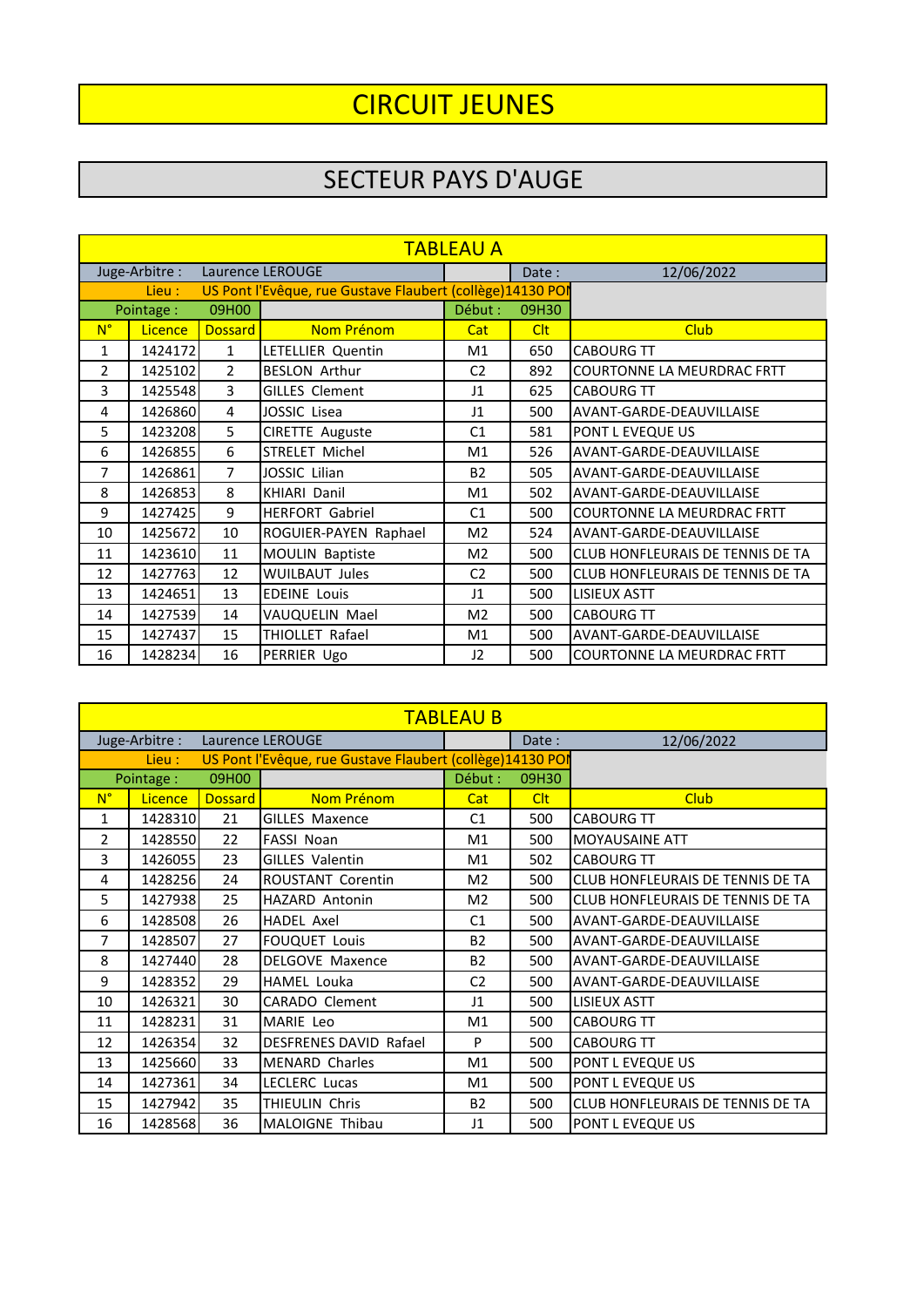|                | <b>TABLEAU C</b> |         |                                                           |                |            |                                   |  |  |  |  |
|----------------|------------------|---------|-----------------------------------------------------------|----------------|------------|-----------------------------------|--|--|--|--|
|                | Juge-Arbitre :   |         | Laurence LEROUGE                                          |                | Date:      | 12/06/2022                        |  |  |  |  |
|                | Lieu :           |         | US Pont l'Evêque, rue Gustave Flaubert (collège)14130 POI |                |            |                                   |  |  |  |  |
|                | Pointage:        | 09H00   |                                                           | Début :        | 09H30      |                                   |  |  |  |  |
| $N^{\circ}$    | <b>Licence</b>   | Dossard | Nom Prénom                                                | Cat            | <b>Clt</b> | <b>Club</b>                       |  |  |  |  |
| 1              | 1427941          | 41      | PICHARD Matéo                                             | M <sub>1</sub> | 500        | LISIEUX ASTT                      |  |  |  |  |
| $\overline{2}$ | 1428516          | 42      | SIMON Néo                                                 | C <sub>1</sub> | 500        | <b>COURTONNE LA MEURDRAC FRTT</b> |  |  |  |  |
| 3.             | 1428510          | 43      | <b>BENAYOUN Adam</b>                                      | <b>B2</b>      | 500        | AVANT-GARDE-DEAUVILLAISE          |  |  |  |  |
| 4              | 1428337          | 44      | <b>BABEL Noe</b>                                          | <b>B2</b>      | 505        | AVANT-GARDE-DEAUVILLAISE          |  |  |  |  |
| 5              | 1428451          | 45      | ZAIA Enzo                                                 | <b>B2</b>      | 500        | <b>MOYAUSAINE ATT</b>             |  |  |  |  |
| 6              | 1428368          | 46      | LEVILLAIN Sacha                                           | P              | 502        | AVANT-GARDE-DEAUVILLAISE          |  |  |  |  |
| 7              | 1428146          | 47      | LE MOUEL KIERSZNOWSKI C                                   | <b>B1</b>      | 500        | <b>CABOURG TT</b>                 |  |  |  |  |
| 8              | 1428534          | 48      | <b>ETIENNE Enoha</b>                                      | M <sub>1</sub> | 500        | <b>CABOURG TT</b>                 |  |  |  |  |
| 9              | 1426164          | 49      | <b>CORDON Lea</b>                                         | <b>B1</b>      | 500        | <b>CABOURG TT</b>                 |  |  |  |  |
| 10             | 1428509          | 50      | <b>BENAYOUN Sacha</b>                                     | P              | 500        | AVANT-GARDE-DEAUVILLAISE          |  |  |  |  |
| 11             | 1428555          | 51      | <b>SENECHAL Roxanne</b>                                   | M <sub>2</sub> | 500        | <b>COURTONNE LA MEURDRAC FRTT</b> |  |  |  |  |
| 12             | 1428565          | 52      | <b>BOIREAU Pierre</b>                                     | <b>B1</b>      | 500        | PONT L EVEQUE US                  |  |  |  |  |
| 13             | 1428567          | 53      | <b>COHENDY Noham</b>                                      | M <sub>2</sub> | 500        | PONT L EVEQUE US                  |  |  |  |  |
| 14             | 1424872          | 54      | <b>WEINREICH Lalie</b>                                    | M <sub>1</sub> | 500        | PONT L EVEQUE US                  |  |  |  |  |
| 15             |                  | 55      |                                                           |                |            |                                   |  |  |  |  |
| 16             |                  | 56      |                                                           |                |            |                                   |  |  |  |  |

|              | <b>TABLEAU D</b> |                |                                                           |           |            |                            |  |  |  |  |
|--------------|------------------|----------------|-----------------------------------------------------------|-----------|------------|----------------------------|--|--|--|--|
|              | Juge-Arbitre :   |                | Laurence LEROUGE                                          |           | Date:      | 12/06/2022                 |  |  |  |  |
|              | Lieu :           |                | US Pont l'Evêque, rue Gustave Flaubert (collège)14130 POI |           |            |                            |  |  |  |  |
|              | Pointage:        | 09H00          |                                                           | Début :   | 09H30      |                            |  |  |  |  |
| $N^{\circ}$  | Licence          | <b>Dossard</b> | Nom Prénom                                                | Cat       | <b>Clt</b> | Club                       |  |  |  |  |
| $\mathbf{1}$ | 1428368          | 61             | LEVILLAIN Sacha                                           | P         | 502        | AVANT-GARDE-DEAUVILLAISE   |  |  |  |  |
| 2            | 1428446          | 62             | DUBUISSON-KOZLOVA Leona                                   | P         | 500        | AVANT-GARDE-DEAUVILLAISE   |  |  |  |  |
| 3            | 1428353          | 63             | SAPTEFRATI Sofia                                          | Þ         | 500        | AVANT-GARDE-DEAUVILLAISE   |  |  |  |  |
| 4            | 1428336          | 64             | STRELET Paul-Alexis                                       | P         | 500        | AVANT-GARDE-DEAUVILLAISE   |  |  |  |  |
| 5            | 1428517          | 65             | MAILLARD Timéo                                            | <b>B1</b> | 500        | COURTONNE LA MEURDRAC FRTT |  |  |  |  |
| 6            | 1428441          | 66             | KHIARI Jade                                               | P         | 500        | AVANT-GARDE-DEAUVILLAISE   |  |  |  |  |
| 7            | 1428442          | 67             | MENEZ Romy                                                | Þ         | 500        | AVANT-GARDE-DEAUVILLAISE   |  |  |  |  |
| 8            | 1427682          | 68             | HINOUT Lorenzo                                            | P         | 500        | <b>CABOURG TT</b>          |  |  |  |  |
| 9            | 1428439          | 69             | PILLIÉ Noé                                                | P         | 500        | AVANT-GARDE-DEAUVILLAISE   |  |  |  |  |
| 10           | 1428501          | 70             | COLLINS-BOCCARA Sarah                                     | P         | 500        | AVANT-GARDE-DEAUVILLAISE   |  |  |  |  |
| 11           | 1428158          | 71             | REN Ana                                                   | P         | 500        | PETRUVIENNE US             |  |  |  |  |
| 12           | 1428440          | 72             | DER SAHAGUIAN Anastasia                                   | P         | 500        | AVANT-GARDE-DEAUVILLAISE   |  |  |  |  |
| 13           | 1428351          | 73             | <b>FORESTIER Ninon</b>                                    | P         | 500        | AVANT-GARDE-DEAUVILLAISE   |  |  |  |  |
| 14           | 1428537          | 74             | LECLERC Clément                                           | P         | 500        | PONT L EVEQUE US           |  |  |  |  |
| 15           | 1428506          | 75             | LOUKIA Nina                                               | <b>B1</b> | 500        | AVANT-GARDE-DEAUVILLAISE   |  |  |  |  |
| 16           |                  | 76             |                                                           |           |            |                            |  |  |  |  |